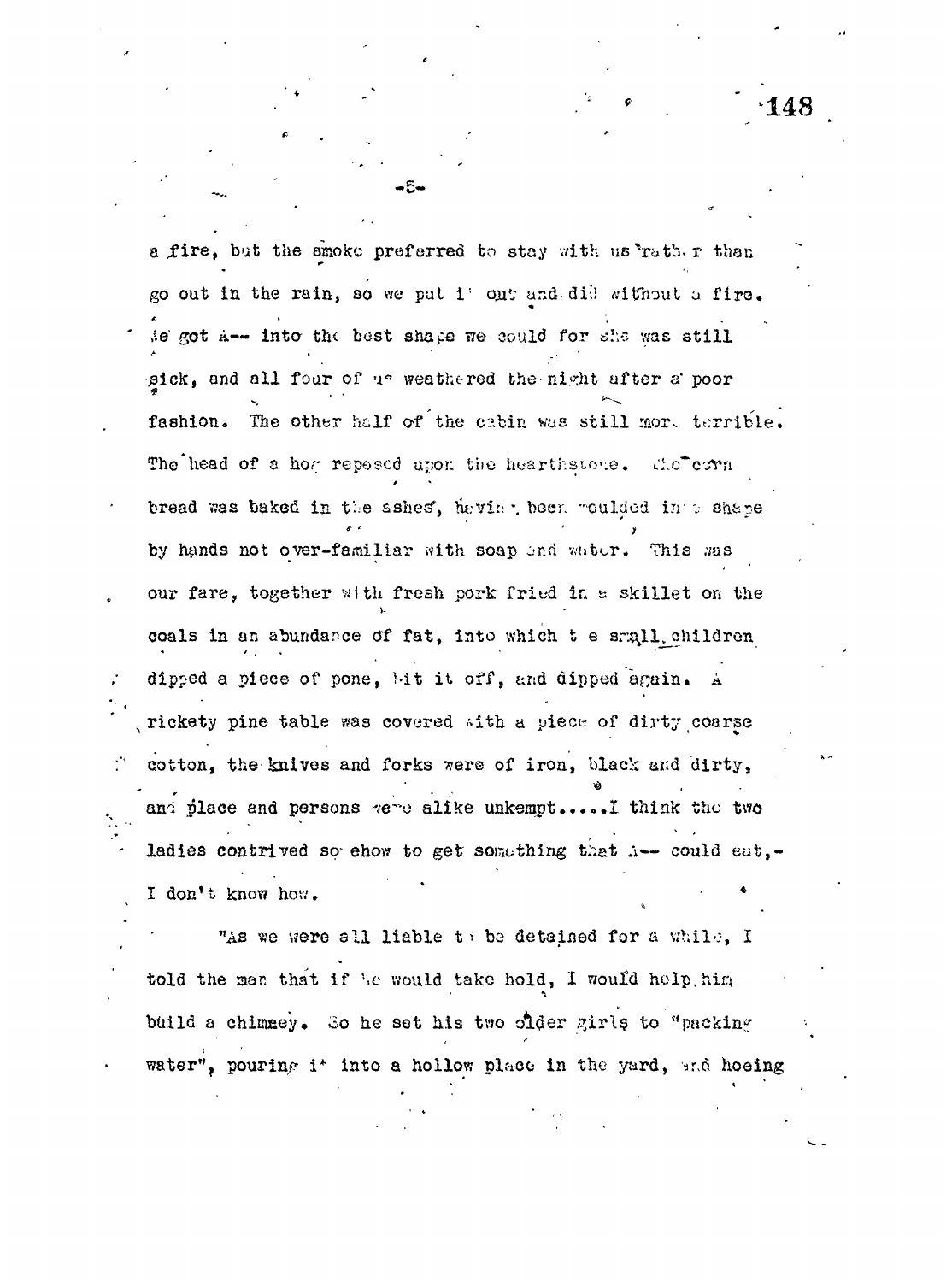$\cdot 149$ 

up the clay soil/to make mud. I felled two or three small black-jacks (an oak with very rough bark), cut them into pieces at first five or six feet long, and notched them so as to make a sort of log house. The pieces were cut short-. er with every layer and drew rapidly-to-ether until the chimney was about three feet by two and a nelf. This structure was laid upon the original stones and plastered with the clay mud within and without as it rose. The man did the sud plastering entirely with his hands which he wiped on his hair. So we carried the climney about a foot or so above the ridgepole of the cabin.

"Now that we had a chimney and a fire, I decided to let the others go on without us, as .... was not fit to travel, and even after resting a day or two. Sould have to go more slowly. So we two made the rest of our jour ey alone.

"How we subsisted t ere I do not know, but my horses had a good rest, and A-- was soon able to ride. We storped wherever night evertook us, and found for the most part very kind and liberal hospitality. It was with difficulty that I could get meople to take pay for our keeping. Then with bad weather A-grew worse again, and we had to stop at one of those drover ...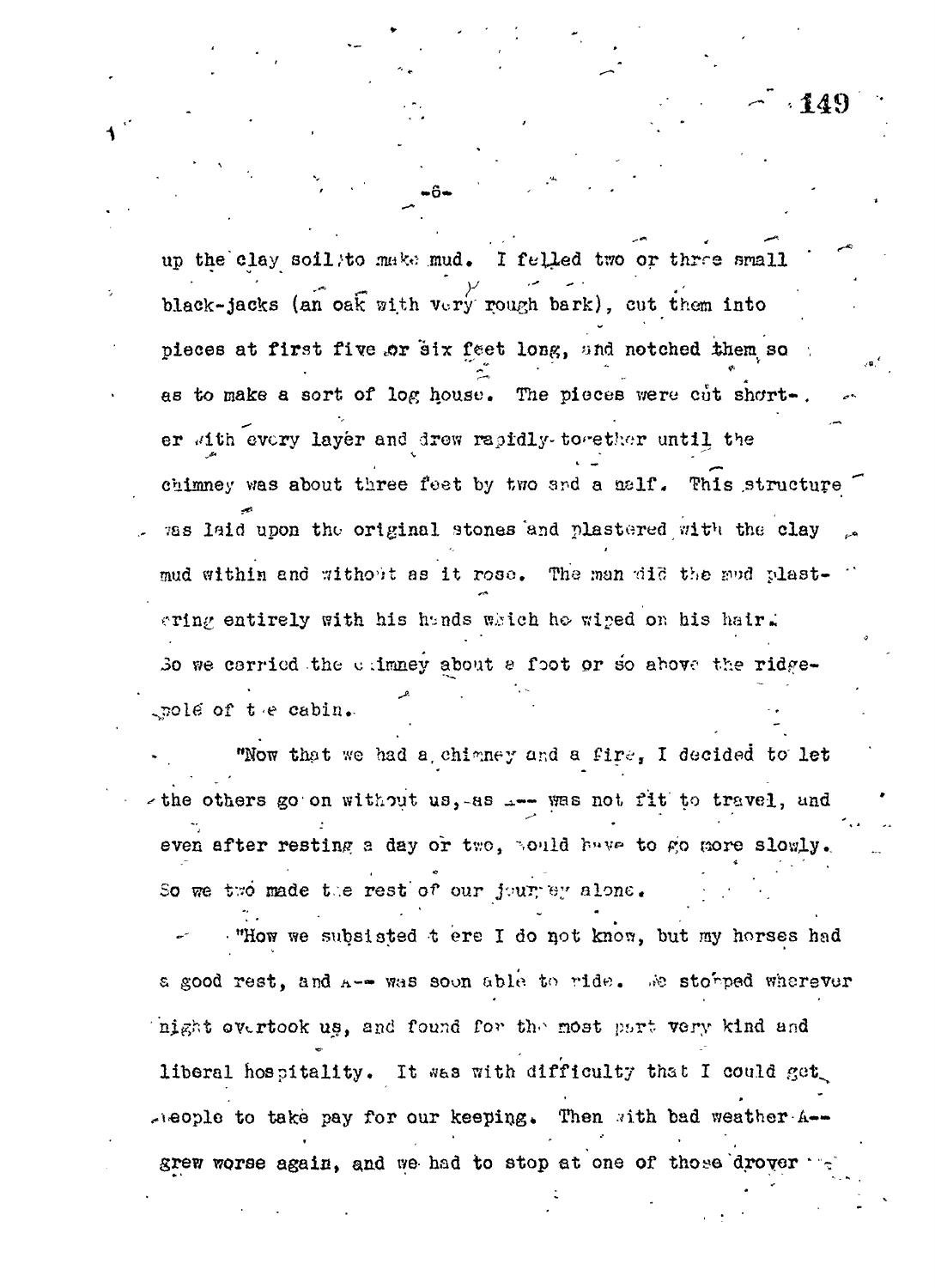$\mathcal{L} = \{ \mathcal{L} \mid \mathcal{L} \in \mathcal{L} \}$  .  $\mathcal{L} = \{ \mathcal{L} \mid \mathcal{L} \in \mathcal{L} \}$  , where  $\mathcal{L} = \{ \mathcal{L} \mid \mathcal{L} \in \mathcal{L} \}$  $\frac{1}{1}$ wait upon her as bost I could, while she was obliged to overhear their low and beastly talk. But after the tenight she vas better and we had somewhat less rain and mud.... We stopped at taverns when we could, but taverns were rare except in the larger towns.... From Springfield through the spurs of the  $Qz$ arks we had delightful roads and for the most part pleasant weather. The soil was full of flints, which in a much travelled road\ became compact and like a macadamized track.

150

"At Fayetteville we found a nice hot  $l$ . The village stronkly reminded us of New Lngland,- white houses, green blinds, well-kept lawns and chimneys inside. I remember we had broiled quails for breakfast. We started on in the rain. The road was -'very slippery and *my* horses ??ere not well shod, and at last one of them slipped and fell upon his side. Thinking it unsafe to drive farther in the rain, I resolved to stop at the next house. *.e* sodn saw a lirge white house a few rods from the road, and turning into an open gate I drove to the door. Before I had time  $\phi$  ring the bell, a gentleman and lady and two little girls were  $\phi$ n the piatza, and welcomed us as if we had been old friends. .«'e stayed thure over Sunday and had hard work to get av/ay. It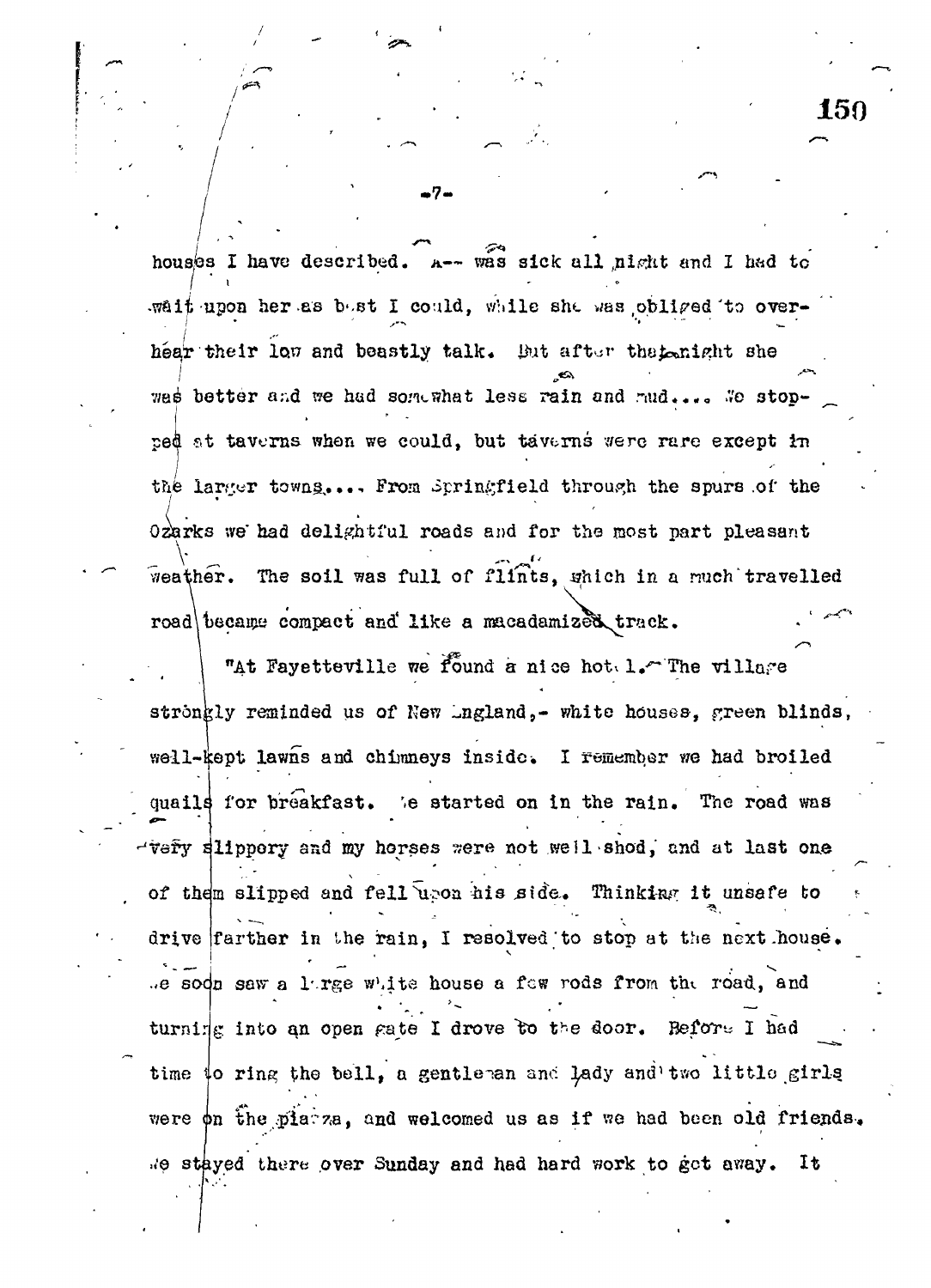was the genuine Southern hospitality.

"My horses were now almost disabled by sore heels caused by the mud, a disease called "the scratches", and it was plain that I could not drive them farther than to some Cherok $\mathcal{E}$  station. After a day or two, we reached Denenburg's  $\sim$ store, about ten miles from Fairfiedd where We afterwards remained. Mr. Denenburg was a Jew, and on learning the I was a minister, asked me if I could read Hebrew and brougt out his Hebrew Bible to put me to the test. We stayed there over his Hebrew Bible to put me to the to the to the to the to the to the to the to the to the to the to the to the night, and the next day arrived at Fairfield."

151

night, and the next day arrivot! -at iTairfield."

Mr. and Mrs. Torrey remained for five years among the Cherokees,--the first three at Fairfield, and the last, two.at Park Hill, Dr. Samuel Jorcester's station. The years at Fair field were filled with unceasing labor,- farm and house work, and the care of the two-children born there, in addition to the duties concerned with carrying on the church and school. At Park Hill the major task was taking Dr. Worcester's place in supervising the translation of the New Testament into Cherokea. Mr. Torrey worked on this with others more familiar with the language than he was himself. His part was more con-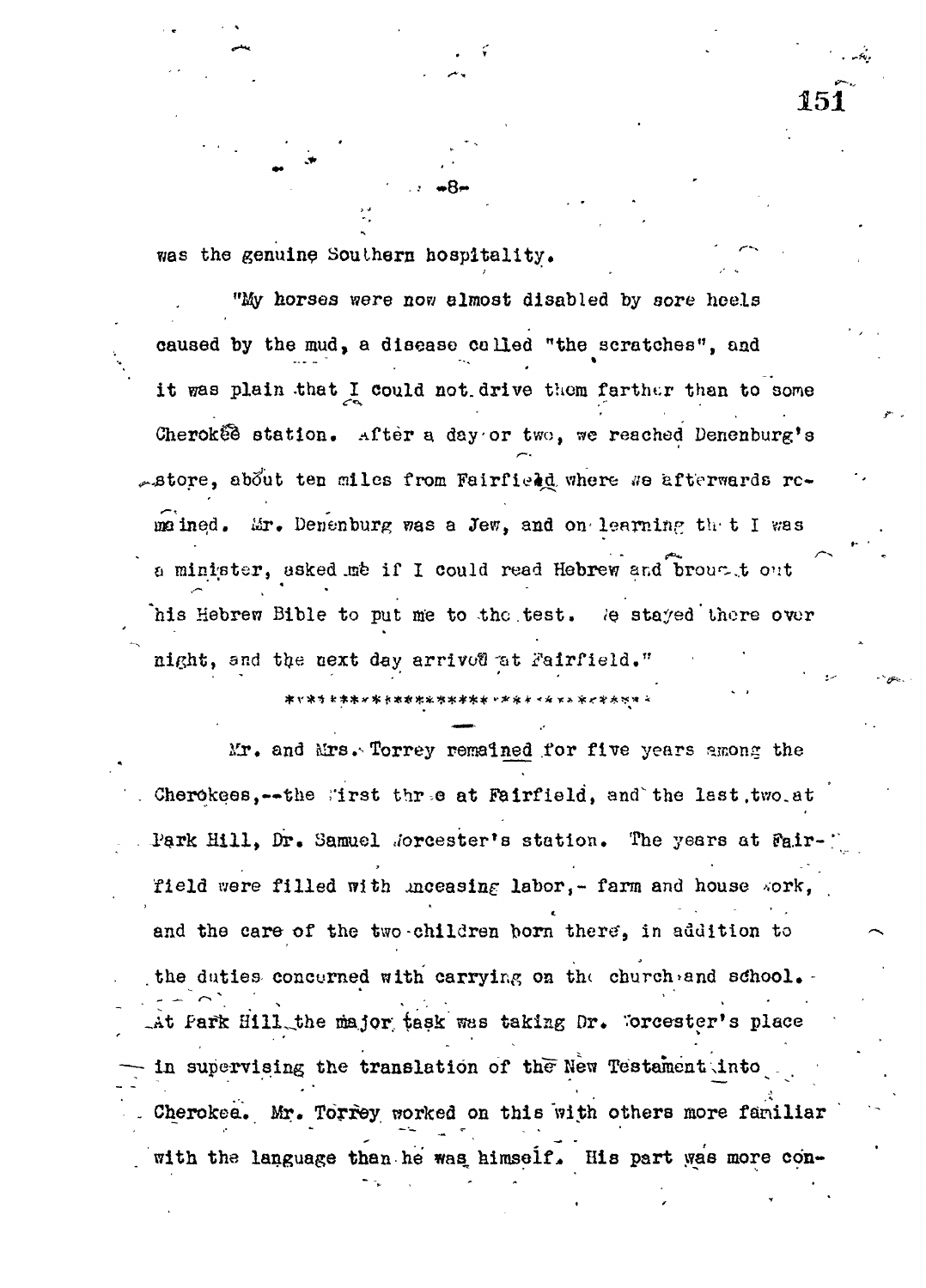cerned with making plain the meaning of the Greek original which his colloacues put into Jherokes in  $*$ s equivalent aform as possible. He also had for a time the supervision *\* of the three missions at Lark Hill, Dwight, and Fairfield, and spent much lime on horseback jourfitys back and forth. Meanwhile, the que-tion. of slav. ry and seconsion were blotting out everything else. He was known to sympatitze with Northern views, thourh he was most careful to do nothing to stir 'up political trouble.

152

To quote arain from his autobiography:

**- 9 -**

"As time went on, and state after state went out of th Union, the Board decided, as they had hold for some time, that the Cheroktes were now substantially a Christian people and not longer proper subjects for foreign missions. This was true . Their constitution was modelled after the Constitution of the United states, and required the administering of *U\o* oath to witnesses in court and to the government officers. The peoplewere all more or less directly identified with the Christian religion. Accordingly, I was directed to take measures for bringing our connection with the Board to a close. At any other time we should h ve sought to continue our work under some Home